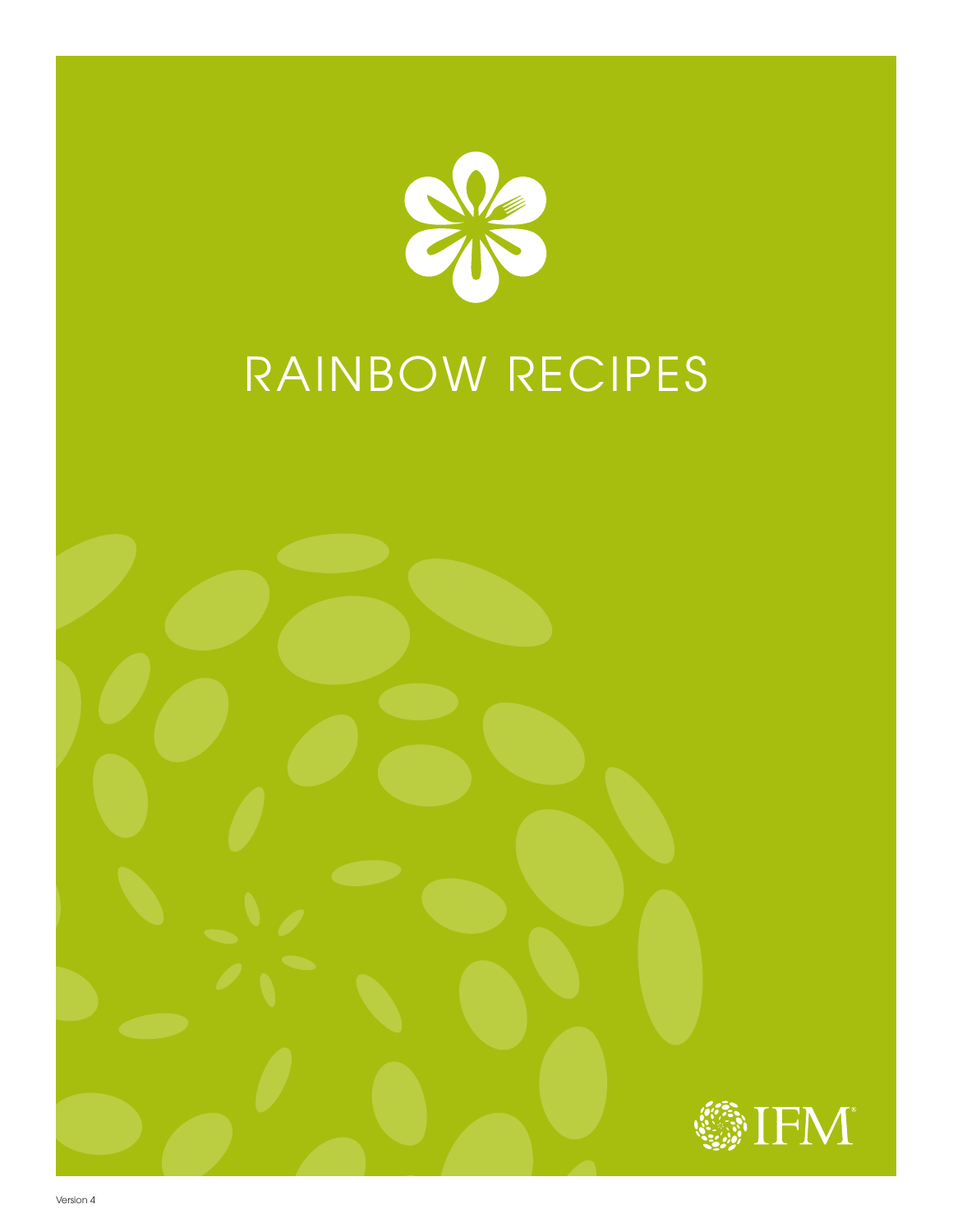

### **Rainbow Smoothie\***

*Makes 2 servings (1 serving ≈ 8–10 ounces)*

- n ½ cup (cold) **green tea**
- 1 cup **hemp** or **almond milk** (unsweetened)
- 1–2 tablespoons **chia seeds**, whole or ground
- n ¼ teaspoon **cinnamon**
- <sup>1</sup>/<sub>8</sub> teaspoon **ginger** (dried) or <sup>1</sup>/<sub>2</sub> teaspoon fresh ginger, minced
- 1 tablespoon fresh **lemon juice**
- $\blacksquare$  1 teaspoon maple syrup or 1 teaspoon stevia
- n ½ cup (no sugar added) frozen **blueberries**
- n ½ cup (no sugar added) frozen **strawberries**
- n ½ cup (no sugar added) frozen **mangoes**
- 1 cup packed baby **spinach**

**\****Add ¼ to ½ cup ice to increase thickness if desired* 

### **Directions**

**1.** Add prepared green tea, hemp or almond milk to blender. Then add the rest of the ingredients in the order listed ending with baby spinach. Blend at very low speed until ingredients are mixed then gradually increase speed to high and blend well for 1 minute. Serve immediately.

(If unable to serve immediately, please omit chia or other seeds as gelling will occur and it will be less palatable.)

**Options:** Add 1-2 scoops protein powder, 1-2 tablespoons nut butters or ground flax or hemp seeds or a combination of these options to add quality protein, healthy fats and fiber to this smoothie. If using fresh fruit be sure to add ½–1 cup ice to mixture to desired thickness.

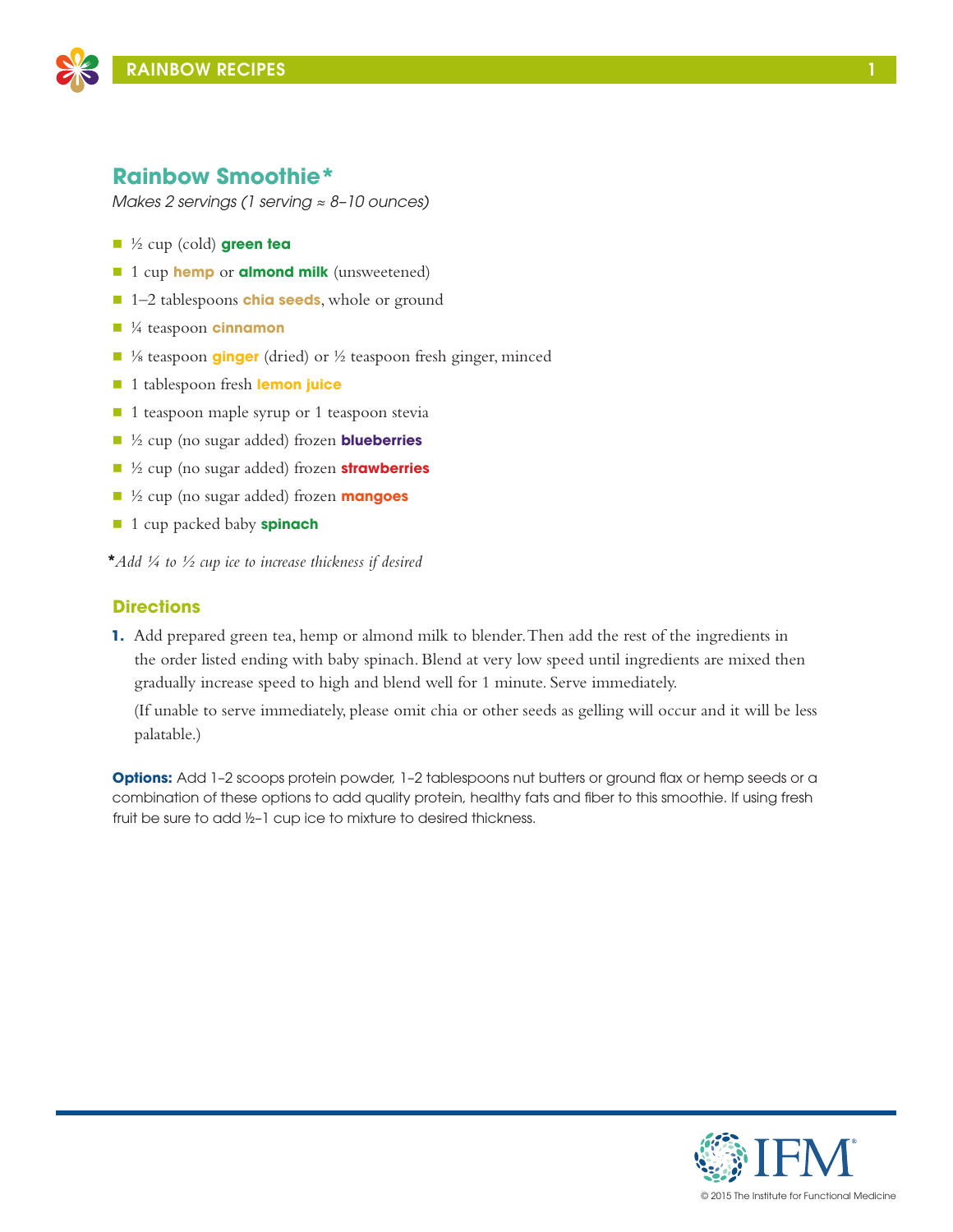

# **Sweet Potato Hummus**

*Makes 8 servings* 

- 1 large **sweet potato** (12–14 ounces), cooked & mashed
- 1 can (15 ounces) **chick peas**, drained, rinsed
- $\blacksquare$  ¼ cup tahini
- n ¼ cup fresh **lemon juice**
- n 3 tablespoons **extra-virgin olive oil**
- n 1 small clove **garlic**, halved
- $\blacksquare$  1½ teaspoon fine sea salt
- n 1 teaspoon ground **cumin**
- **n** <sup>1</sup>/<sub>2</sub> teaspoon **cinnamon** (optional)

### **Directions**

**1.** Combine all ingredients in a food processor, and purée until smooth.

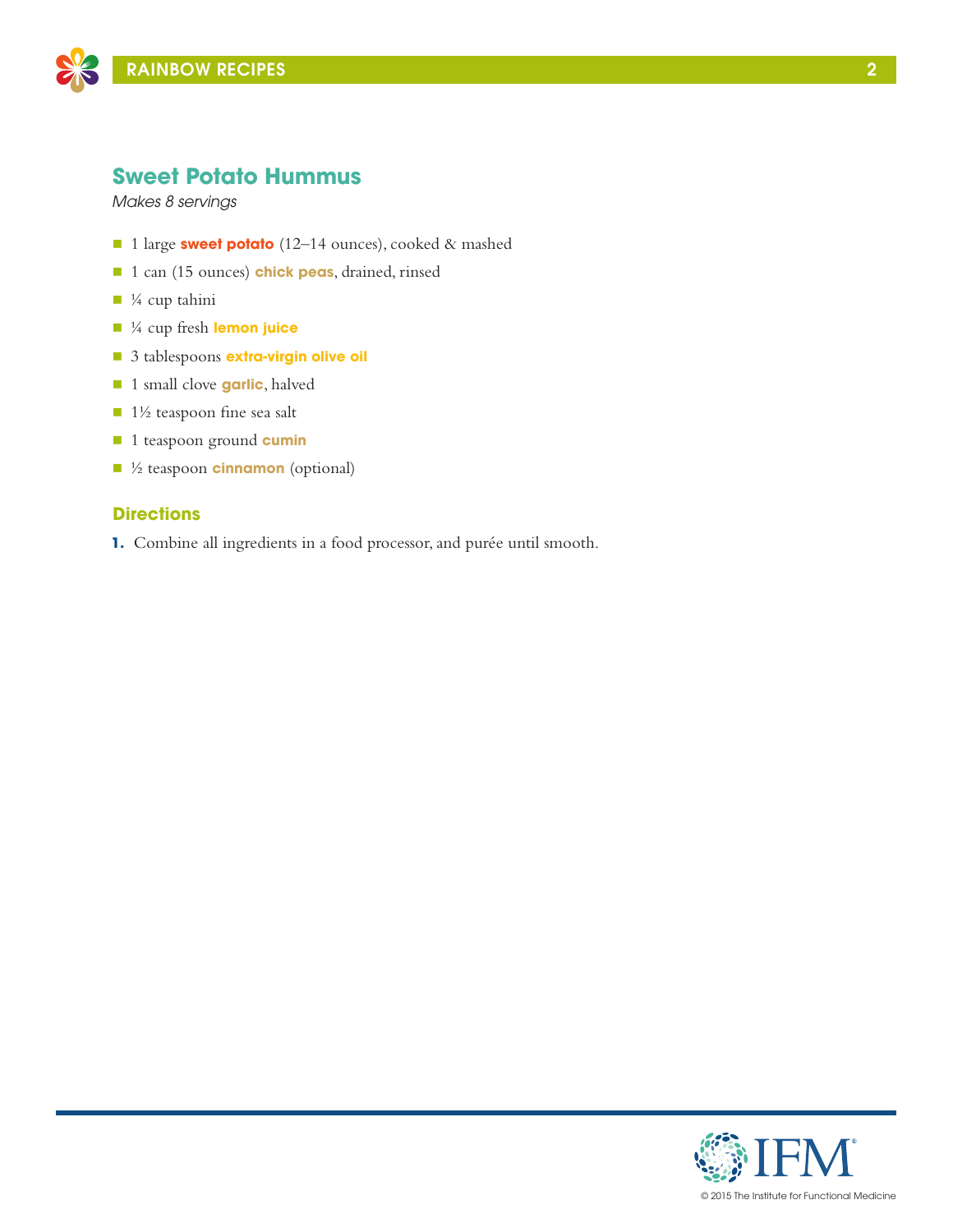

# **Shredded Carrot and Beet Salad**

*Makes 4 servings*

- n 2 tablespoons freshly squeezed **orange juice**
- n 2 teaspoons freshly squeezed **lemon juice**
- **n** 2 teaspoons **extra-virgin olive oil**
- ½ teaspoon minced fresh **ginger**
- $\blacksquare$  ¼ teaspoon sea salt
- n 1 cup peeled and shredded **carrot**
- n 1 cup peeled and shredded **red beet**
- n 2 tablespoons chopped fresh **mint**

### **Directions**

**1.** Whisk the orange juice, lemon juice, olive oil, ginger, and salt together until thoroughly combined. Put the carrots in a mixing bowl, drizzle with half of the dressing, and toss until evenly coated. Place the carrots on one side of a shallow serving bowl. Put the beets in the mixing bowl, drizzle with the remaining dressing, and toss until evenly coated. Place the beets in the serving bowl next to the carrots for a beautiful contrast of red and orange. Top with the chopped mint before serving.

Reprinted with permission from The Cancer-Fighting Kitchen: Nourishing, Big-Flavor Recipes for Cancer Treatment and Recovery. Copyright © 2009 by Rebecca Katz with Mat Edelson, Ten Speed Press, a division of the Crown Publishing Group, Berkeley, CA.

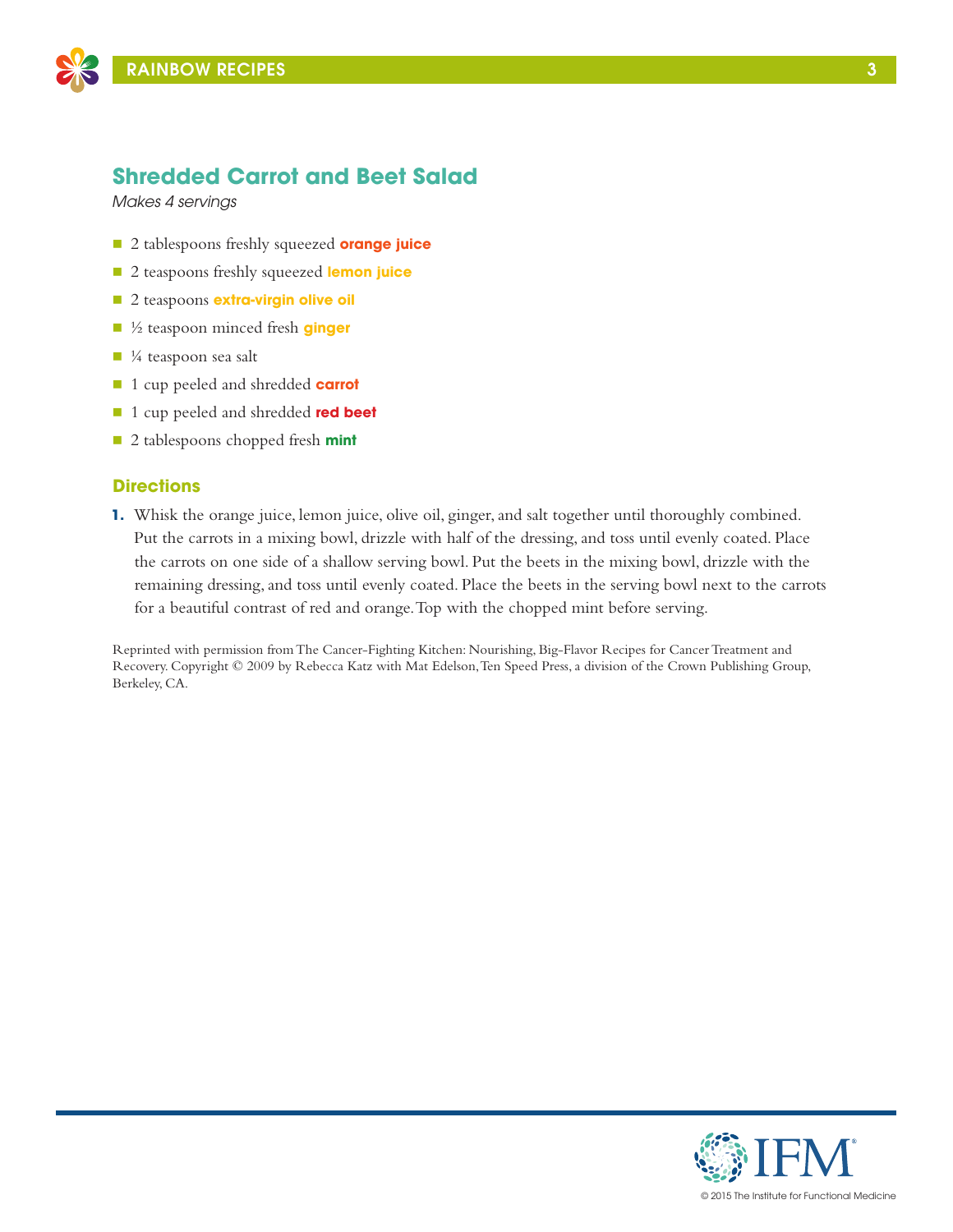

### **Greek Lentil Stew**

*Makes 4 servings*

- 1 tablespoon extra virgin olive oil
- **n** 1 small **red onion**, chopped
- 1 medium **yellow sweet pepper**, chopped
- 2 cloves **garlic**, finely chopped
- 1 cup lentils
- n 2 teaspoons dried **oregano**
- 1 teaspoon ground **cinnamon**
- $\Box$  2½ cups low sodium vegetable broth, divided
- n 1 medium **zucchini squash**, chopped
- **n** 1 medium **yellow squash**, chopped
- **n** 1 tablespoon **tomato paste**
- n ½ cup unsweetened **pomegranate juice**
- $\blacksquare$  ½ teaspoon sea salt
- $\blacksquare$  ¼ teaspoon black pepper

#### **Directions**

**1.** In small Dutch oven, heat oil over medium-high heat. Add onion and bell pepper, and sauté for 1 minute. Cover pot tightly and cook over medium heat for 4 minutes. Add garlic and cook for 1 minute longer. Stir in lentils, oregano and cinnamon, and cook until seasoning is fragrant, 30 seconds. Add 2 cups of broth. Bring to a boil, reduce heat and cover. Simmer lentils for 25 minutes. Add zucchini and yellow squash, tomato paste, pomegranate juice, remaining broth, sea salt and pepper. Simmer for 15 minutes, or until lentils are done to your taste. Let stew sit, uncovered, for 15 minutes. Serve warm or at room temperature, divided among soup bowls.



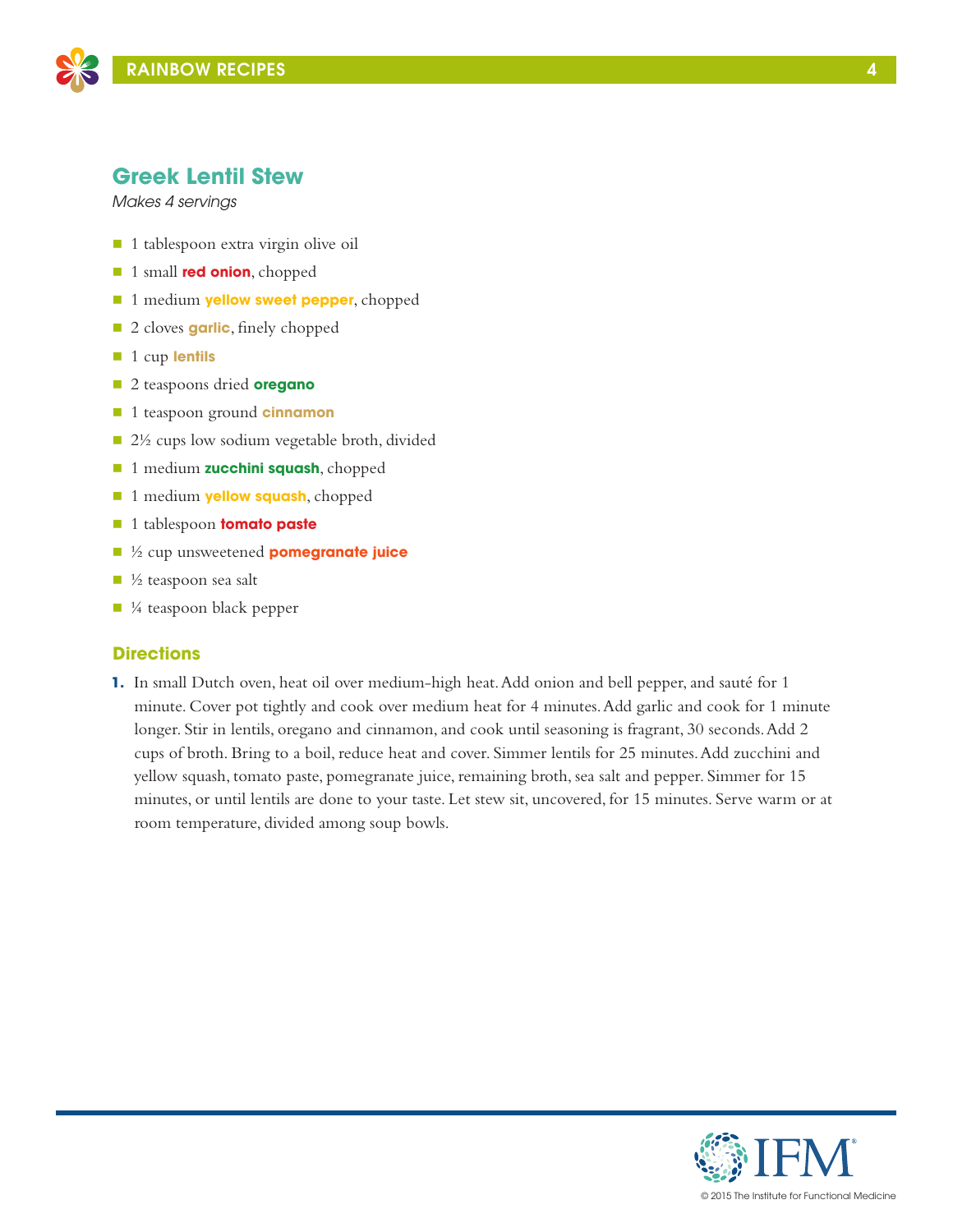

## **Layered Triple Green Frittata**

*Makes 6 servings*

- 6 organic eggs beaten
- 2 tablespoons organic plain Greek yogurt or water
- 2 teaspoons chopped fresh **thyme**
- $\blacksquare$  ¼ teaspoon freshly ground black pepper
- $\blacksquare$  <sup>1</sup>/<sub>8</sub> teaspoon freshly grated nutmeg
- Sea salt
- 2 tablespoons **extra-virgin olive oil**
- 2 cups thinly sliced **leeks**, white and green parts
- n 4 cups stemmed and chopped **Swiss chard, kale or spinach** in bite-size pieces
- **n** 1 cup **cherry tomatoes**, halved
- 2 tablespoons freshly grated organic Parmesan cheese (optional)

### **Directions**

- **1.** Position one oven rack about 6 inches below the broiler and another rack in the center of the oven. Preheat the oven to 375° F.
- **2.** Put the eggs, yogurt, thyme, pepper, nutmeg, and  $\frac{1}{2}$  teaspoon of salt in a bowl and whisk until the eggs are frothy and only very small lumps of yogurt remain.
- **3.** Heat the olive oil in an ovenproof skillet over medium heat. Add the leeks and a pinch of salt and sauté until just golden, about 6 minutes. Put the Swiss chard on top of the leeks and sprinkle a pinch of salt over the chard. Cover and let the chard steam just until it begins to wilt, about 2 minutes. Arrange the tomatoes on top of the chard.
- **4.** Pour the egg mixture over the tomatoes and make sure it seeps through the greens; you may need to gently shift the greens a bit to help with this. Sprinkle the Parmesan cheese over the top.
- **5.** Bake on the center rack of the oven for 10 to 15 minutes, until the eggs are set. Turn the oven to broil and move the skillet to the top rack. Broil for 1 minute, until the cheese and almond flours are golden brown. Serve hot or at room temperature.

**Variations:** Make this frittata dairy free by substituting 2 tablespoons of water for the yogurt and omitting the cheese. Feel free to substitute spinach or kale for the chard.

Reprinted with permission from The Longevity Kitchen: Satisfying Big-Flavor Recipes Featuring the Top 16 Age-Busting Power Foods Copyright © 2013 by Rebecca Katz with Mat Edelson, Ten Speed Press, a division of the Crown Publishing Group, Berkeley, CA.

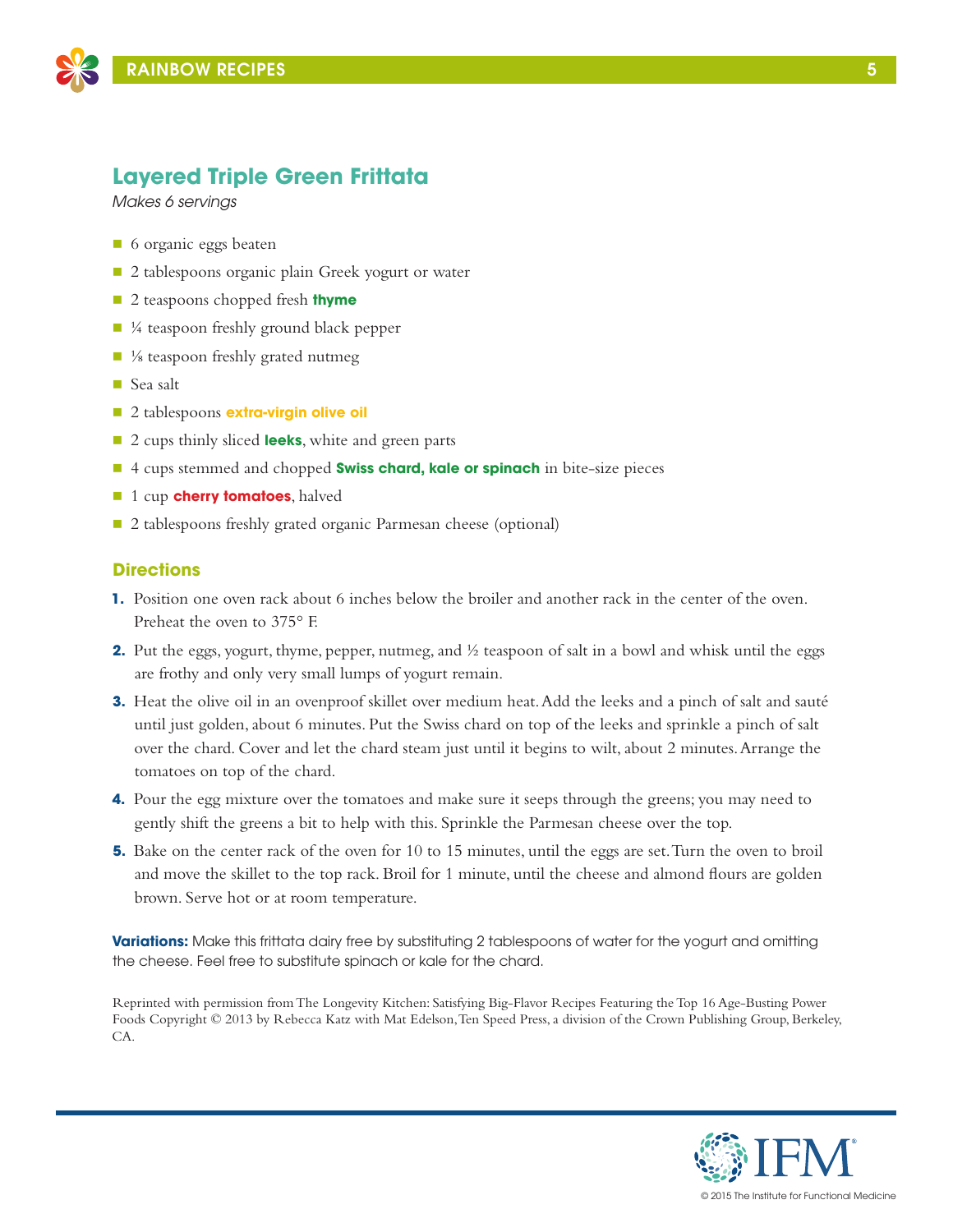

## **Magic Mineral Broth**

*Serving size: 6 quarts*

- 6 unpeeled **carrots**, cut into thirds
- 2 unpeeled **yellow onions**, cut into chunks
- 1 **leek**, white and green parts, cut into thirds
- 1 bunch **celery,** including the heart, cut into thirds
- n 4 unpeeled **red potatoes**, quartered
- n 2 unpeeled **Japanese or regular sweet potatoes**, quartered
- **n** 1 unpeeled **garnet yam**, quartered
- 5 unpeeled cloves garlic, halved
- n ½ bunch fresh **flat-leaf parsley**
- **n** 1 8-inch strip of **kombu**
- $\blacksquare$  12 black peppercorns
- 4 whole allspice or juniper berries
- $\blacksquare$  2 bay leaves
- 8 quarts cold, unfiltered water
- $\Box$  2 teaspoons sea salt

#### **Directions**

- **1.** Rinse all of the vegetables well, including the kombu. In a 12-quart or larger stockpot, combine the carrots, onions, leek, celery, potatoes, sweet potatoes, yam, garlic, parsley, kombu, peppercorns, allspice berries, and bay leaves. Fill the pot with the water to 2 inches below the rim, cover, and bring to a boil.
- **2.** Remove the lid, decrease the heat to low, and simmer for at least 2 hours. As the broth simmers, some of the water will evaporate; add more if the vegetables begin to peek out. Simmer until the full richness of the vegetables can be tasted.
- **3.** Strain the broth through a large, coarse-mesh sieve (remember to use a heat-resistant container underneath), then add salt to taste.
- **4.** Let cool to room temperature before refrigerating or freezing.

Reprinted with permission from The Cancer-Fighting Kitchen: Nourishing, Big-Flavor Recipes for Cancer Treatment and Recovery. Copyright © 2009 by Rebecca Katz with Mat Edelson, Ten Speed Press, a division of the Crown Publishing Group, Berkeley, CA.

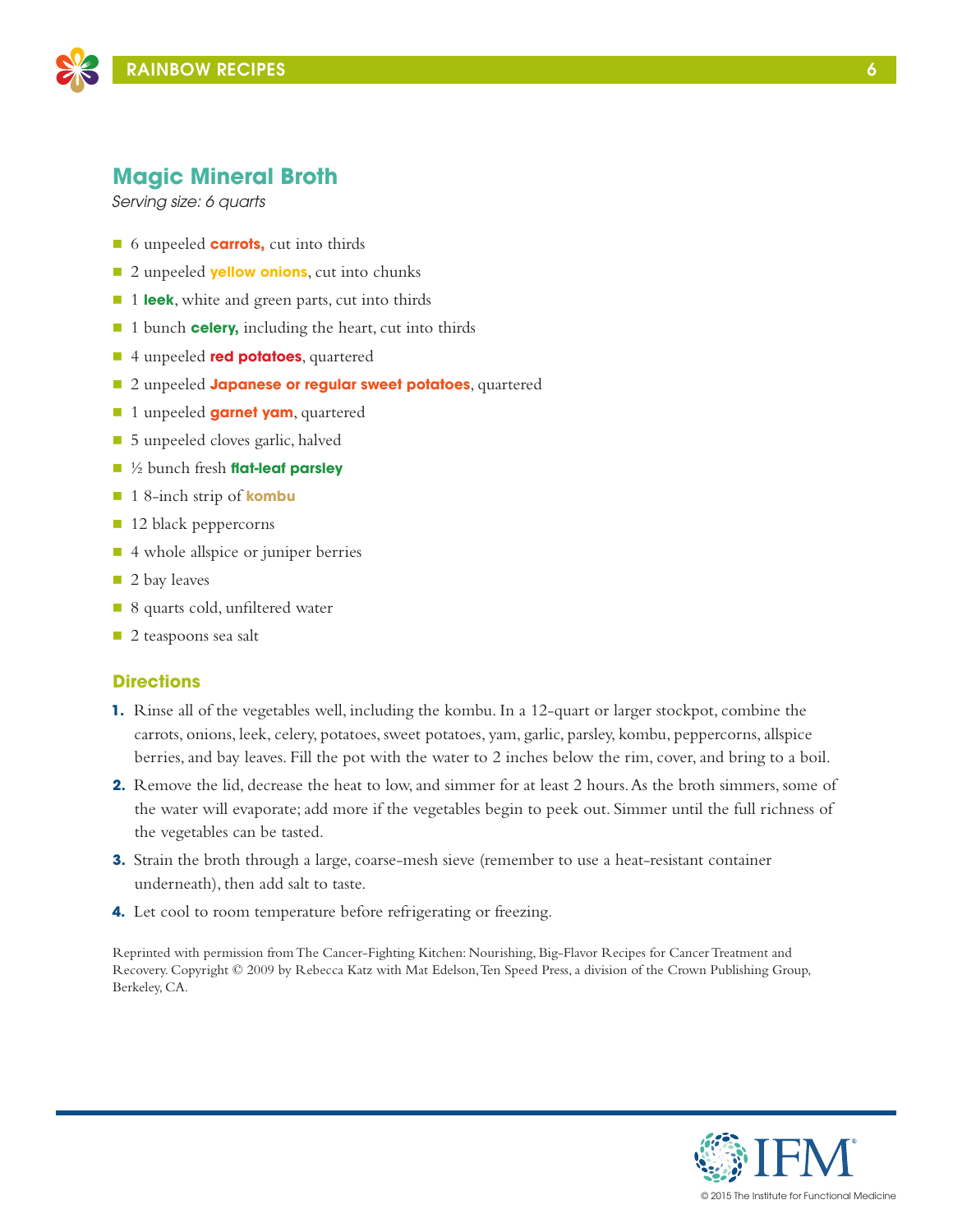

# **Carrot-Ginger Soup**

*Makes ≈ 2 quarts*

- **n** 2 tablespoons **extra virgin olive oil**
- n 1½ cups chopped **yellow onions**
- 3 pounds **carrots** washed and cut into 1-inch pieces
- 2 teaspoons grated fresh **ginger**, or 1 teaspoon ground
- n ¼ teaspoon ground **cumin**
- <sup>1/8</sup> teaspoon ground **cinnamon**
- n ¼ teaspoon **turmeric**
- 6 cups Magic Mineral Broth
- $\blacksquare$  Sea salt
- $\blacksquare$  ¼ teaspoon maple syrup
- Spritz of Meyer Lemon or Orange

#### **Directions**

**1.** In a 6- to 8-quart pot, heat the olive oil over medium heat. Add the onions with a pinch of salt and sauté until golden. Add the carrots, ginger, cumin, cinnamon, and turmeric and stir to combine. Deglaze the pan with  $\frac{1}{2}$  cup of broth, then add the remaining 5<sup>1</sup>/<sub>2</sub> cups of liquid and  $\frac{1}{2}$  teaspoon of salt. Cook until the carrots are tender, about 15 minutes. In a blender, purée the soup in batches, adding the cooking liquid first and then the carrots. Blend until very smooth. Add additional liquid to reach the desired thickness. Return to the pot, add the maple syrup, and reheat slowly. Taste. You might want to add more salt and a spritz of lemon.

Reprinted with permission from One Bite at a Time: Nourishing Recipes for Cancer Survivors and Their Friends Copyright © 2009 by Rebecca Katz with Mat Edelson, Ten Speed Press, a division of the Crown Publishing Group, Berkeley, CA.

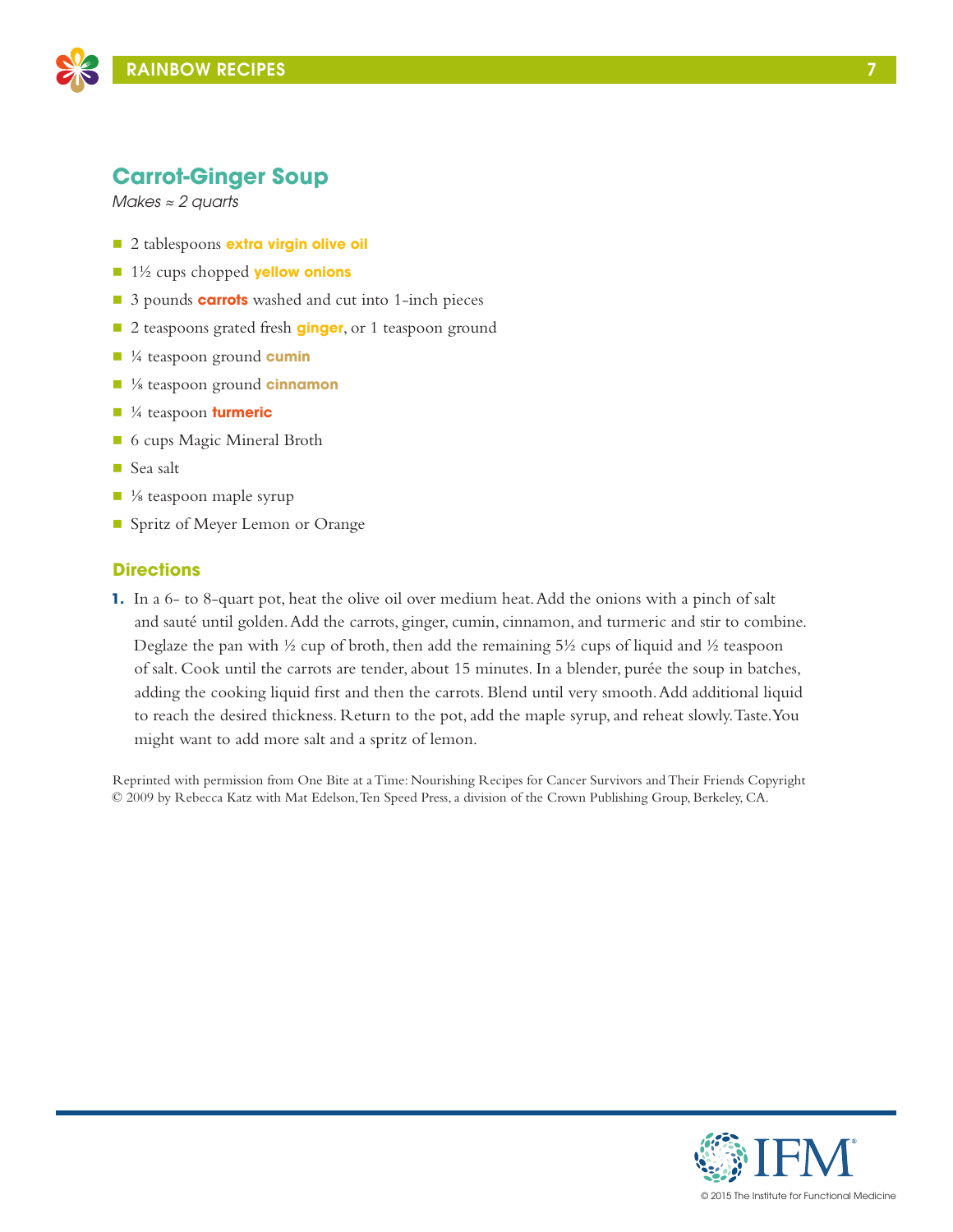

### **Cashew Cream**

*Makes ≈ 3½ cups*

- n 1 cup raw **cashews**
- $\blacksquare$  1 cup water
- n 1 teaspoons freshly squeezed **lemon juice** or **orange juice**
- $\blacksquare$  ¼ teaspoon sea salt
- <sup>1</sup>/<sub>8</sub> teaspoon freshly ground **nutmeg**

#### **Directions**

**1.** Grind the cashews in a mini food processor or nut grinder to give them a head start in the blender. (If you have a Vita-Mix, you can skip this step.) Put the water in a blender, then add the lemon juice, salt, nutmeg, and cashews and blend until creamy smooth. This takes several minutes, but your taste buds will reap the rewards of your patience.

Reprinted with permission from One Bite at a Time: Nourishing Recipes for Cancer Survivors and Their Friends Copyright © 2009 by Rebecca Katz with Mat Edelson, Ten Speed Press, a division of the Crown Publishing Group, Berkeley, CA.